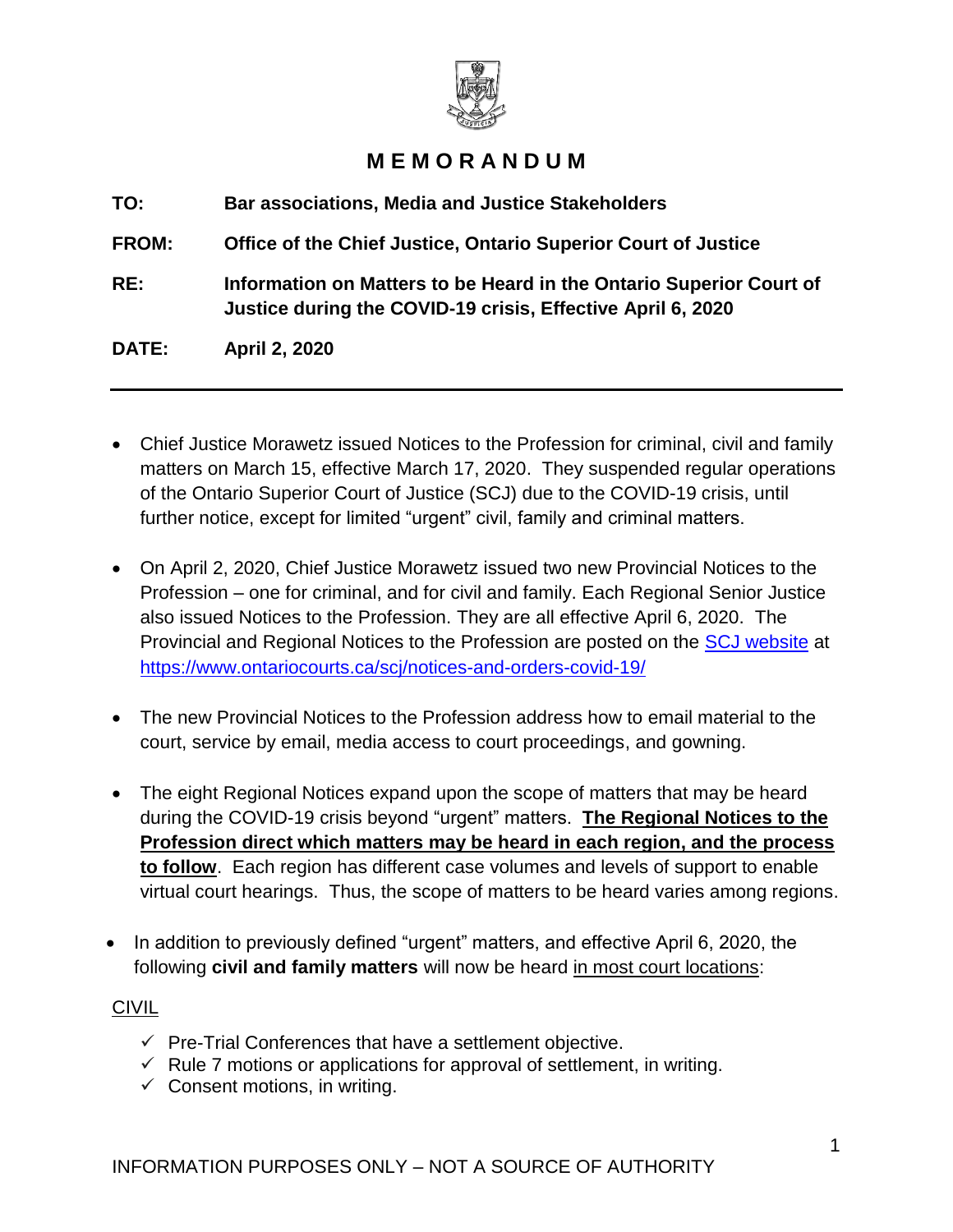

## FAMILY

- $\checkmark$  Requests for consent orders submitted by 14b motions under the Family Law Rules.
- $\checkmark$  Case conferences with a potential limit on the number of issues that can be addressed at the hearing.
- Effective April 6, 2020, the following **criminal matters** will now be heard in most court locations:

#### **CRIMINAL**

- $\checkmark$  Broader range of judicial pretrials.
- $\checkmark$  Guilty pleas resulting from judicial pretrials.
- $\checkmark$  Extensions of orders such as stays of prohibition.
- $\checkmark$  Other matters can be considered on request based on urgency.
- Regional Notices to the Profession may permit additional matters to be heard.

The chart below summarizes which matters may be heard in each region.

## **Counsel and parties are strongly advised to confirm which matters will be heard in each region by reviewing the applicable Regional Notice to the Profession, dated April 2, 2020. The process for having a matter heard is also set out in each**

**Region's Notice to the Profession.** Matters will be heard exclusively in-writing or by telephone or video conference.

| <b>Region</b>        | <b>Civil</b>           | <b>Criminal</b>         | <b>Family</b>        |
|----------------------|------------------------|-------------------------|----------------------|
| <b>Central East</b>  | - Urgent civil         | - Urgent & previously   | - Urgent matters as  |
|                      | matters as set out in  | scheduled judicial      | set out in Mar 15    |
|                      | Mar 15 Notice to       | pre-trials              | Notice to Profession |
|                      | Profession             | - 90-day and other      | - 14B consent        |
|                      | - Pre-trials cancelled | bail reviews            | motions              |
|                      | due to court closure   | - Guilty pleas for in-  | - Motions to Change  |
|                      | may be rescheduled     | custody defendants      | on consent           |
|                      | - Rule 7 approval of   | - Habeas corpus         | - Urgent case        |
|                      | settlement             | applications            | conferences          |
|                      | - Urgent estates       | - Other urgent          | - Additional CYFSA   |
|                      | matters                | matters                 | matters              |
| <b>Central South</b> | - Urgent civil         | - Urgent criminal       | - Urgent matters as  |
|                      | matters as set out in  | applications            | set out in Mar 15    |
|                      | Mar 15 Notice to       | - Bail, bail review and | Notice to Profession |
|                      | Profession             | detention reviews       | - 14B consent        |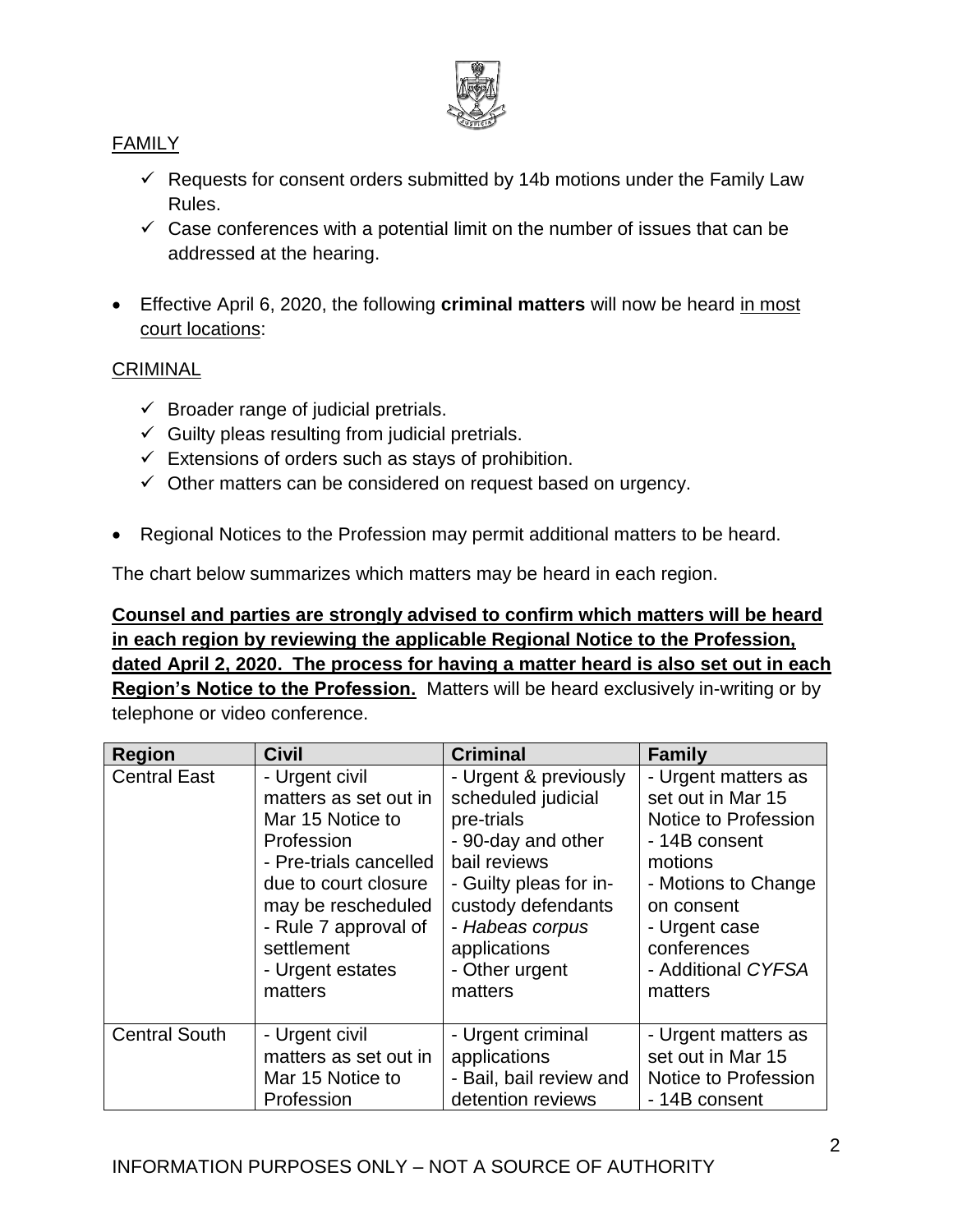

| <b>Region</b>       | <b>Civil</b>                                                                                                                                                                                                                                                                                                   | <b>Criminal</b>                                                                                                                                                                                                                                                                                                                                        | <b>Family</b>                                                                                                                                                                                                                          |
|---------------------|----------------------------------------------------------------------------------------------------------------------------------------------------------------------------------------------------------------------------------------------------------------------------------------------------------------|--------------------------------------------------------------------------------------------------------------------------------------------------------------------------------------------------------------------------------------------------------------------------------------------------------------------------------------------------------|----------------------------------------------------------------------------------------------------------------------------------------------------------------------------------------------------------------------------------------|
|                     | - Consent motions<br>- Rule 7 approval of<br>settlement<br>- Motions in writing                                                                                                                                                                                                                                | - Joint submission<br>guilty pleas for those<br>in custody<br>- Extending stays of<br>driving prohibitions,<br>fine payment, bail<br>pending appeals<br>- Habeas corpus<br>applications<br>- Judicial pre-trials                                                                                                                                       | motions<br>- Motions in writing<br>with agreement to<br>proceed in this<br>fashion<br>- Case conferences<br>on limited issues                                                                                                          |
| <b>Central West</b> | - Urgent civil<br>matters as set out in<br>Mar 15 Notice to<br>Profession<br>- Consent motions<br>- Rule 7 approval of<br>settlement<br>- Motions in writing                                                                                                                                                   | - Urgent criminal<br>applications<br>- Bail, bail review and<br>detention reviews<br>- Joint submission<br>guilty pleas for those<br>in custody<br>- Extending stays of<br>driving prohibitions,<br>fine payment, bail<br>pending appeals<br>- Habeas corpus<br>applications<br>- Judicial pre-trials for<br>in-custody and out-<br>of-custody accused | - Urgent matters as<br>set out in Mar 15<br>Notice to Profession<br>- Consent 14B<br>motions<br>- Motions in writing<br>where the parties<br>consent to proceed<br>in this fashion<br>- Case conferences<br>on limited issues          |
| East                | - Urgent civil<br>matters as set out in<br>Mar 15 Notice to<br>Profession -<br>- Pre-trials cancelled<br>due to court closure<br>may be rescheduled<br>- Rule 7 approval of<br>settlement<br>- in-writing consent<br>motions<br>- case conferences<br>for existing case-<br>managed cases and<br>class actions | - Bail, bail review,<br>detention review,<br>judicial pre-trials,<br>guilty pleas for joint<br>submissions<br>- Habeas corpus<br>applications                                                                                                                                                                                                          | - Urgent matters as<br>set out in the Mar 15<br>Notice to the<br>Profession<br>- 14B consent<br>motions or for<br>procedural or<br>disclosure orders<br>- Case conferences<br>on limited issues<br>- Limited settlement<br>conferences |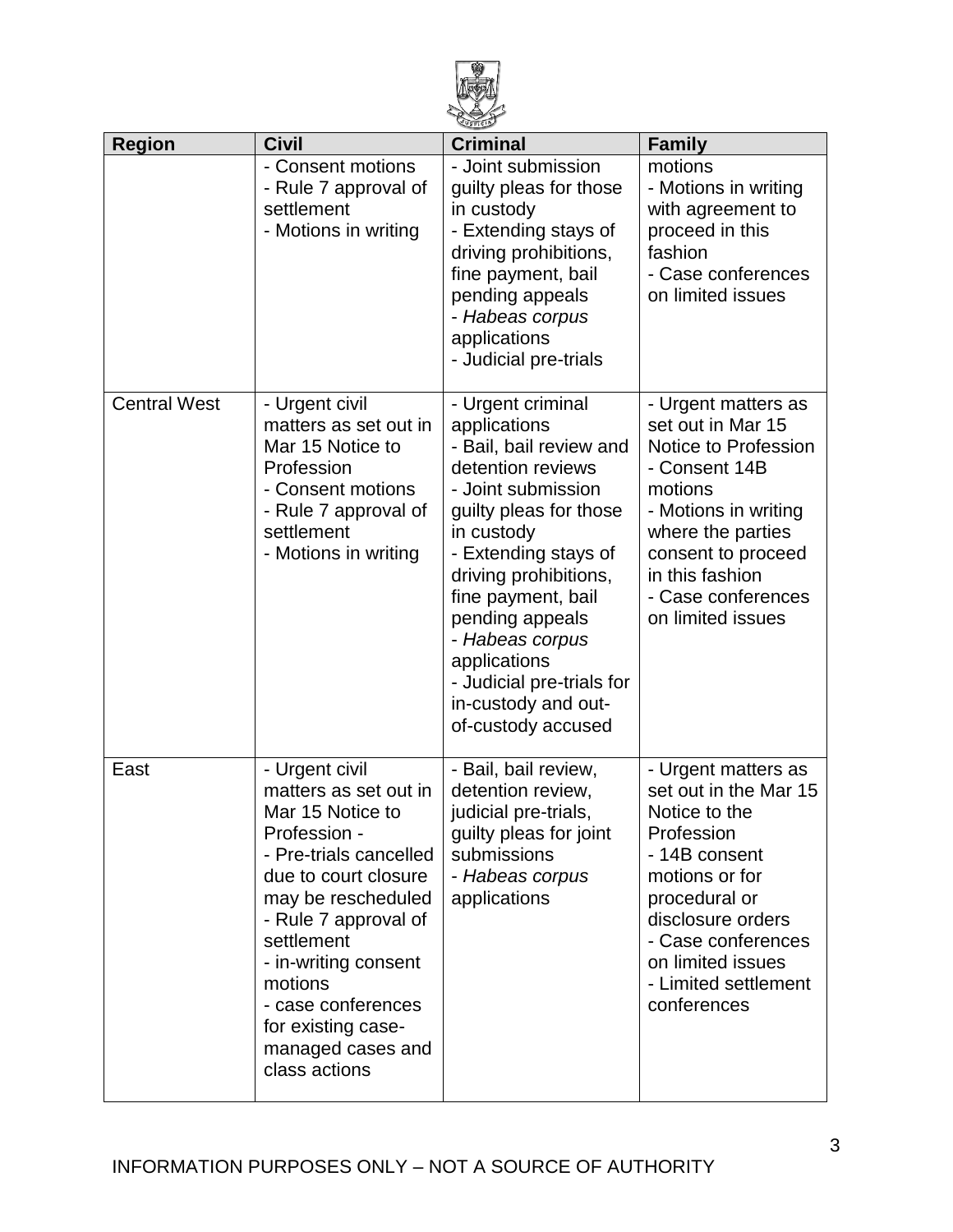

| <b>Region</b>    | <b>Civil</b>                                                                                                                                                                                                                             | <b>Criminal</b>                                                                                                                                                                                                                                                                                        | <b>Family</b>                                                                                                                                                                                                                                  |
|------------------|------------------------------------------------------------------------------------------------------------------------------------------------------------------------------------------------------------------------------------------|--------------------------------------------------------------------------------------------------------------------------------------------------------------------------------------------------------------------------------------------------------------------------------------------------------|------------------------------------------------------------------------------------------------------------------------------------------------------------------------------------------------------------------------------------------------|
| Northeast        | - Urgent civil<br>matters as set out in<br>Mar 15 Notice to<br>Profession<br>- Pre-trial<br>conferences<br>- Rule 7 approval of<br>settlement<br>- Motions in writing<br>for consent orders                                              | - Judicial pre-trials<br>and some resulting<br>guilty pleas for<br>persons in custody<br>- Habeas corpus<br>applications                                                                                                                                                                               | - Urgent matters as<br>set out in Mar 15<br>Notice to Profession<br>- 14B Motions on<br>consent or for<br>procedural or<br>disclosure orders<br>- Case conferences                                                                             |
| <b>Northwest</b> | - Urgent civil<br>matters as set out in<br>Mar 15 Notice to<br>Profession<br>- Pre-trial<br>conferences<br>- Consent motions<br>- Rule 7 approval of<br>settlement<br>- Motions in writing                                               | - Bail, bail review and<br>90-day detention<br>reviews<br>- Joint submission on<br>guilty pleas<br>- Extending stays of<br>driving prohibitions,<br>fine payment, bail<br>pending appeals<br>- Habeas corpus<br>applications<br>- Judicial pre-trials for<br>in-custody and out-<br>of-custody accused | - Urgent matters as<br>set out in Mar 15<br>Notice to Profession<br>- 14B Consent<br>motions<br>- Motions in writing<br>where parties<br>consent to proceed<br>in this fashion<br>- Case and<br>settlement<br>conferences on<br>limited issues |
| Southwest        | - Urgent civil<br>matters as set out in<br>Mar 15 Notice to<br>Profession<br>- Pre-trials cancelled<br>due to court closure<br>may be rescheduled<br>- In-writing Rule 7<br>approval of<br>settlement<br>- In-writing consent<br>motions | - Judicial pre-trials<br>- Guilty pleas<br>- Habeas corpus<br>applications                                                                                                                                                                                                                             | - Urgent matters as<br>set out in Mar 15<br>Notice to Profession<br>- 14B motions -<br>consent, procedural<br>and disclosure<br>orders<br>- Case conferences<br>on limited issues                                                              |
| Toronto          | - Urgent civil<br>matters as set out in<br>Mar 15 Notice to<br>Profession<br>- Pre-trials cancelled<br>due to court closure                                                                                                              | - Judicial pre-trials<br>& resulting pleas for<br>in-custody and out-<br>of-custody accused<br>- Bail/bail review, 90-<br>day reviews                                                                                                                                                                  | - Urgent matters as<br>set out in Mar 15<br>Notice to Profession<br>- 14B consent<br>motions<br>- Urgent case                                                                                                                                  |